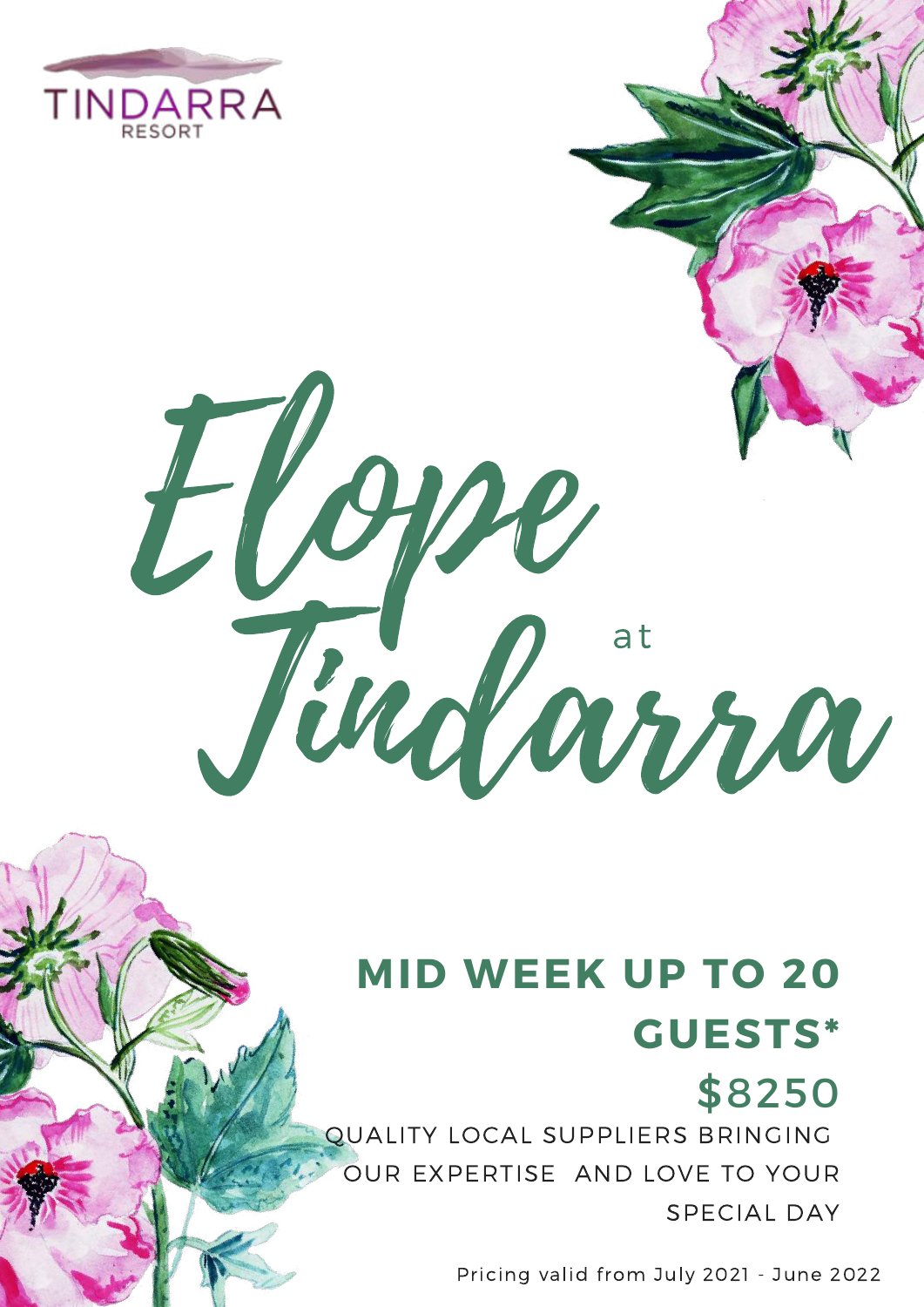$Sup$ 

## TINDARRA RESORT

Riverfront ceremony, full set up and pack down, complimentary use of event inventory, 2 hour beverage package, coordination of day, 1 nights complimentary accommodation for newlyweds

#### TWO TARTS CATERING

Experienced chefs creating delicious canapes\* for all of your guests

## JENAFER WHELAN

Echuca's Orginal celebrant who will put you at ease for your romantic vows

## BAKE AND CREATE BY ASHLEE

8 inch semi naked wedding cake in your choice of chocolate mud or vanilla bean

#### DAISY LANE FLORALS

Stunning florals for your bridal bouquet, grooms button hole, arbour and cake topper in your chosen colour palatte

#### JASMIN TARCZON PHOTOGRAPHY

3 hours of photography and up to 100 edited images

## GB LANE

Full face bridal makeup with lashes included by the talented Georgina Bish

## MINT ME SALON

Hair styling for bride at their beautiful salon in Echuca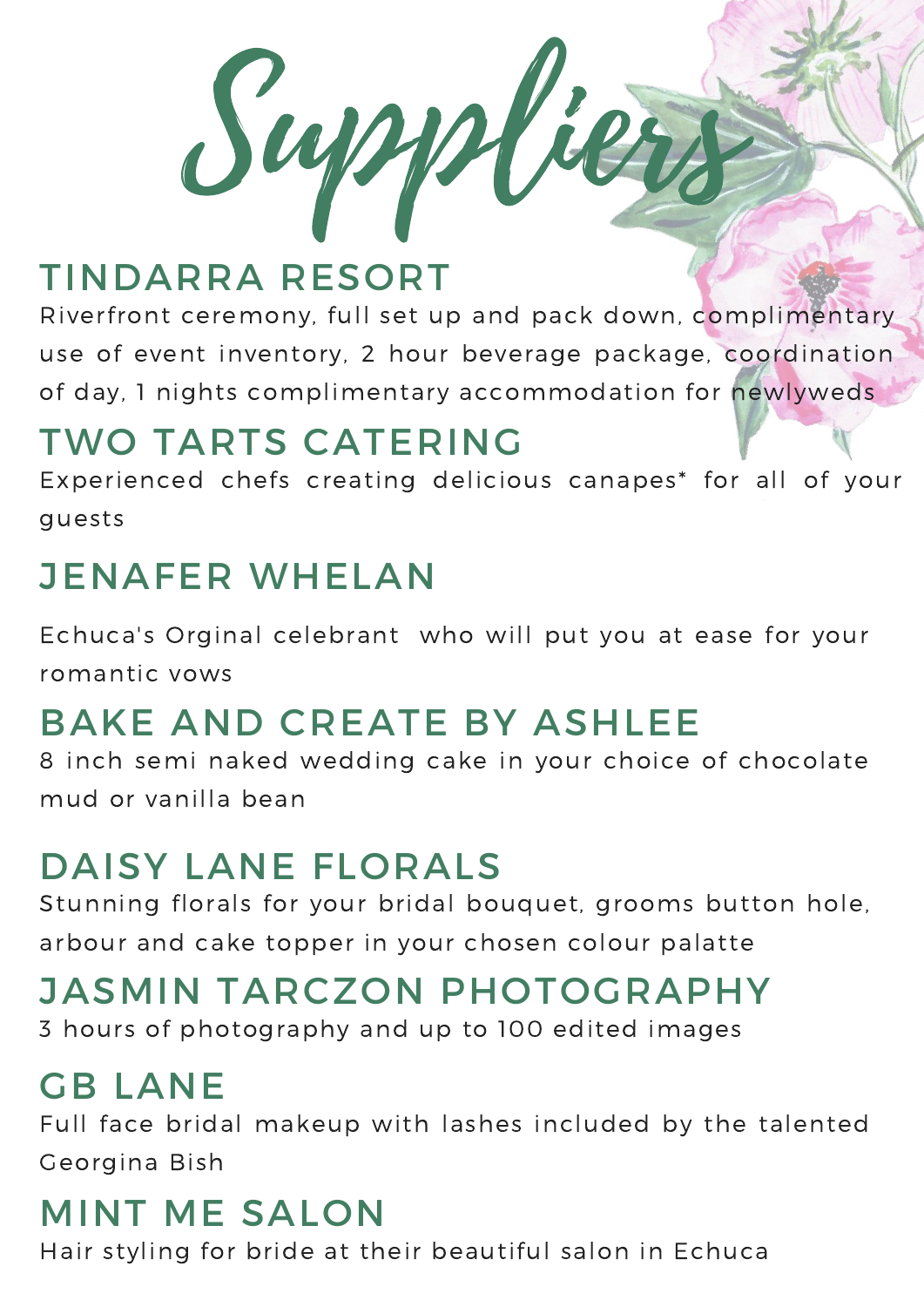T&C's

## MID WEEK

Monday - Thursday. Weekend packages are available at additional costs pending availability. Price on application

## MINIMUM NUMBERS

Pricing is based on a 20 guests minimum. Pricing remains for elopements with under 20 guests and additional guests are welcome at additional cost. Price on application.

## ADDITIONAL SERVICES

Additional services from any supplier is welcomed, Price on application

#### MENU

Subject to change without notice. Sit down packages available at additional cost.

#### ACCOMMODATION

1 nights complimentary stay in a studio villa for the newlyweds. Accommodation for guests is available additional to package.

#### BOOKING

50% deposit must be made upon booking to secure date and services

## CANCELLATIONS

Any cancellation up to 30 days prior to wedding date will forfeit 100% of deposit made. Any cancellations made within 30 days will require full payment of invoice to cover costs of individual supplier services and equipment.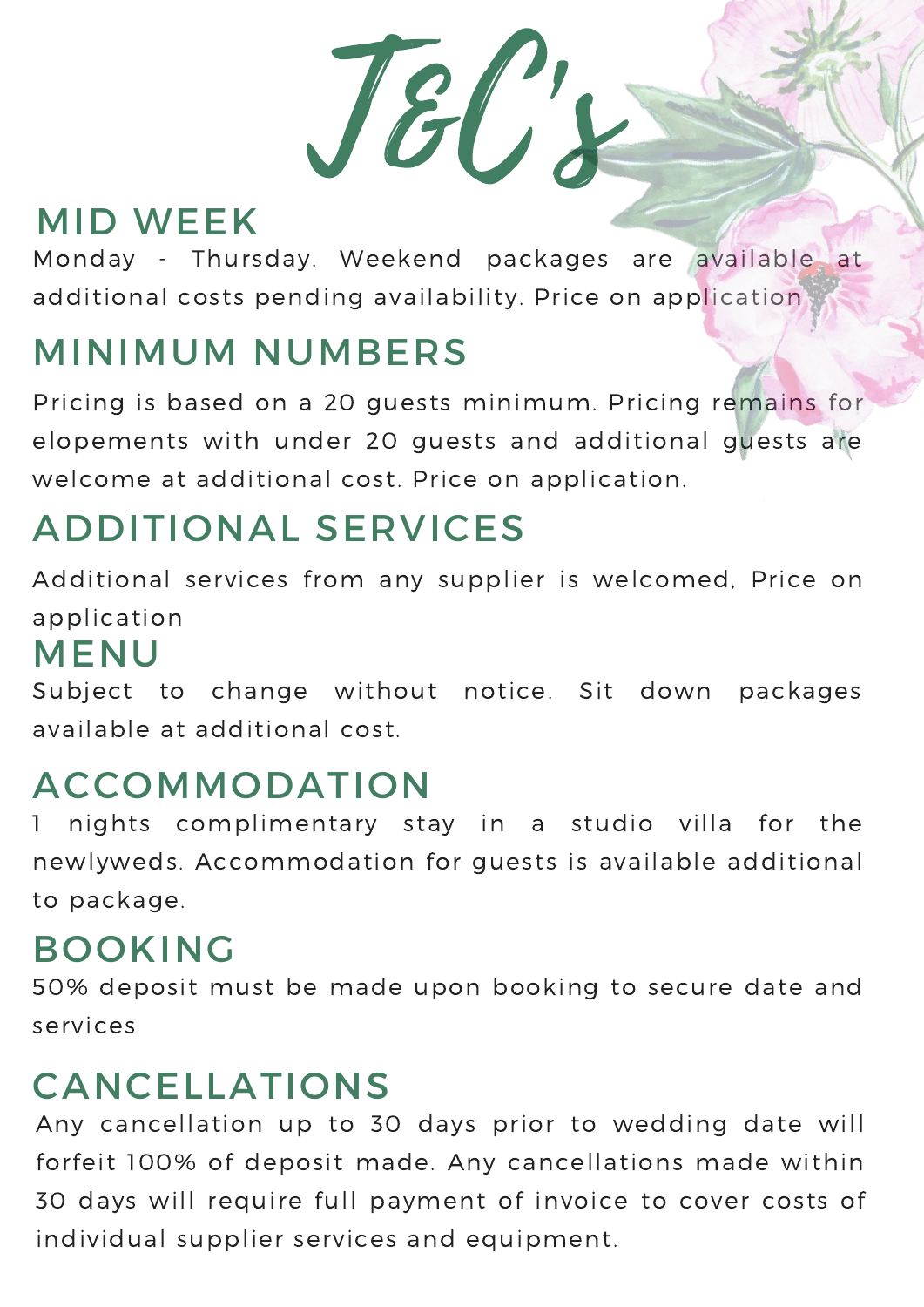Socials

Find us on facebook or instagram for more images on our services or give us a search on google to head to our websites.

We look forward to working with you to create your magical day.

#### Facebook

Tindarra Resort Two Tarts Catering Echuca's Original Celebrant: Jenafer Whelan Bake and Create By Ashlee Daisy Lane Jasmin Tarczon Photography Mintme Salon **Instagram** @tindarraresort @twotartscatering @bakeandcreatebyashlee @daisylane\_florals @jasmintarczonphotography @gb.lane @mintmesalon CONTACT

> For all enquiries, please contact Emilly at Tindarra Resort at events@tindarra.com.au or call 03 5483 6888